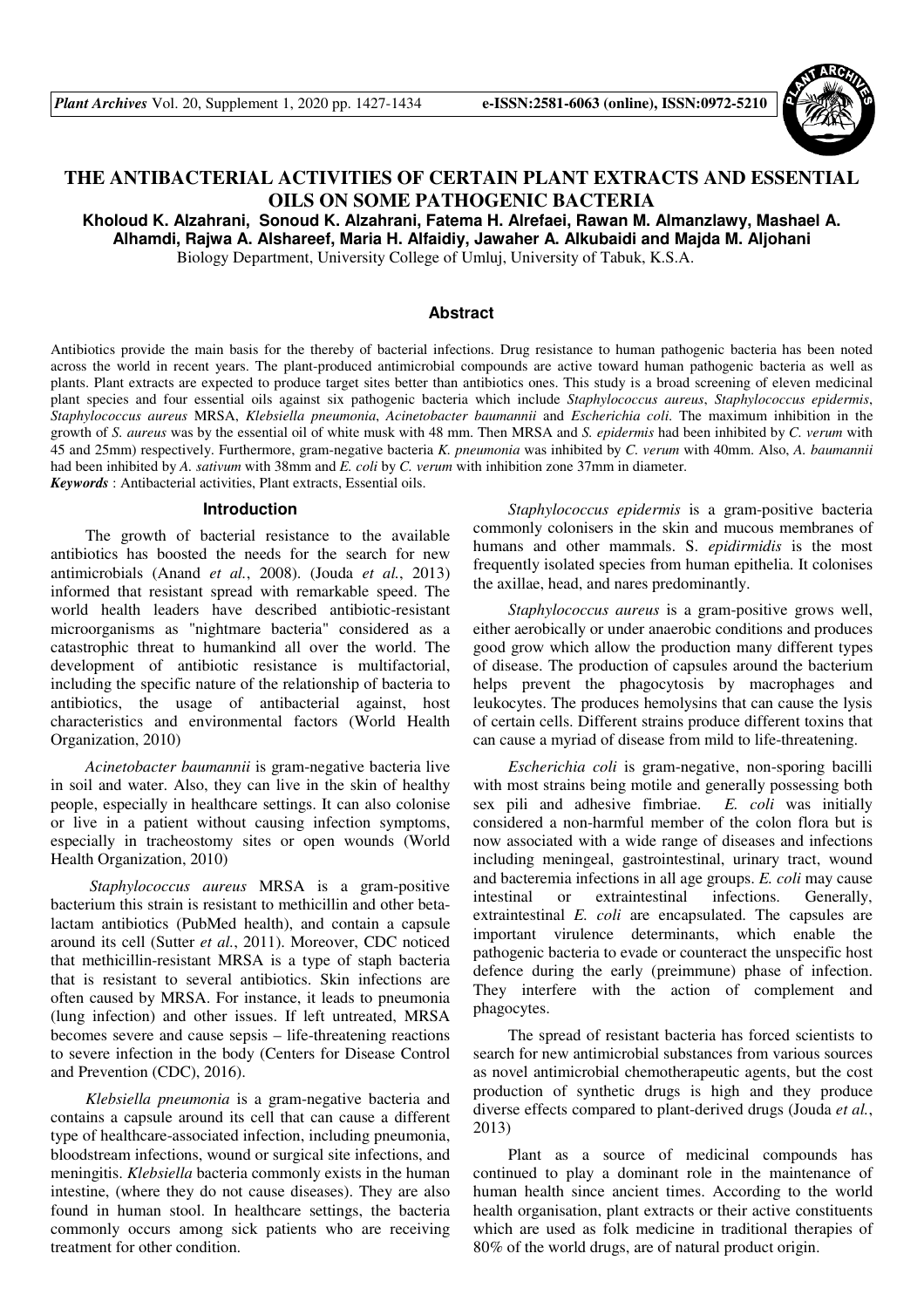Ginger scientifically known as *Zingiber officinale* Roscoe, belonging to family Zingiberaceae is one of the most important plants with several medicinal, nutritional and ethnomedical values, therefore, used extensively worldwide as a spice, flavouring agent and herbal remedy.

*Frankincense resin* is obtained from trees of the genus Boswellia (family Burseraceae). Incisions are made in the trunks of the trees to produce exuded gum, The aroma from these resins is valued for its presumed healing properties and superior qualities for religious rituals since the time of the ancient Egyptians and has been used in incense, fumigants, and as a fixative in perfumes been used for the treatment of rheumatoid arthritis and other inflammatory diseases such as Crohn's disease in traditional medicine of many countries(Frank *et al.*, 2009)

Myrrh is a resinous exudate obtained from the tree *Commiphora myrrha* (family Burseraceae) and various other Commiphora species. The genus Commiphora includes over 150 species and is mainly distributed in Eastern Africa, Arabia, and India. It is very well reported to possess medicinal properties and has been used in traditional medicines against a variety of diseases including ulcerative colitis, fever, ailments of the gallbladder, skin infections, dysmenorrhea, amenorrhea, tumours, chest ailments and in burn treatment (Narasimhan & Dhake, 2006).

Cinnamon (*Cinnamomum zeylanicum*), belonging to family Lauraceae, has been utilised as a potential therapeutic agent in various cultures for centuries. Historically, cinnamon bark is among the oldest known spices used against gastrointestinal complaints, chronic bronchitis, and inflammation of eyes in Ayurvedic medicine for over 6000 years. It protects metabolic syndromes, such as cardiovascular complications and diabetes. The determination of the potential antimicrobial activity of *Cinnamomum zeylanicum* extracts could be more information for future use in controlling the pathogenic microbes.

*Allium sativum* is commonly known as garlic is a member of the Alliaceae family, has been widely recognised as a valuable spice and a popular remedy for various ailments and physiological disorders

Coconut, *Cocos nucifera*, is a tree that is cultivated for its multiple utilities, mainly for its nutritional and medicinal values. The various products of coconut include tender coconut water, copra, coconut oil, raw kernel, coconut cake, coconut toddy, coconut shell and wood-based products, coconut leaves, coir pith etc. It is all parts used in some way or another in the daily life of the people in the traditional coconut growing areas. It is the unique source of various natural products for the development of medicines against various diseases and for the development of industrial products (DebMandal & Mandal, 2011)

The powerful herb Rosemary belongs to the family Lamiaceae that originates from the Mediterranean region. It has been named the Herb of the Year in 2001 by the International Herb Association. Today market demand of the plant is growing, as it is used in several commercially available products. Rosemary is composed of pine-like leaves, which is the heart of all medicinal and other benefits that are derived from the use of its oil (Begum *et al.*, 2013).

The genus *Prunus mahaleb* belongs to the family *Rosaceae* and comprises more than 400 species. *Prunus*  *mahaleb* knew in Arabia as *mahaleb* has been used in folk medicine as atonic for sensory organs and the heart, in the treatment of asthma and relief of pains arising from the liver, kidney, and gastrointestinal troubles (Seyyednejad *et al.*, 2008).

White pepper is one of the value-added forms of black pepper that fetches a high value owing to superior quality and suitability to use in a wide range of food materials and low microbial contaminants. Indonesia is the largest white pepper producing country (Vinod *et al.*, 2014).

*Curcuma longa* (family Zingiberaceae) is a perennial, erect and leafy pant with huge, lily-like leaves up to 1.2m long. It is harvested from February to April. It is therapeutically used in various diseases such as asthma, amenorrhea, anaemia, ascetic, boils, bruises and catarrh (Ahmed *et al.*, 2010)

*Nigella sativa* (family Ranunculaceae) commonly known as the black seed, have been used as a food additive or spice for thousands of years, as well as a protective and curative remedy for several disorders. Traditionally, there is a common Islamic belief that black seed is a universal remedy for all ailments, but cannot prevent ageing or death. During the last twenty years, a massive number of studies have been performed on the effect of *N. sativa* seed extracts on various body system in vitro or in vivo. Seed extracts reveal a board spectrum of pharmacological activities, including immunopotentiation and antihistaminic, antidiabetic, antihypertensive, anti-inflammatory and antimicrobial activities (Sultana & Kourakis, 2015).

 Musk, a dried prenuptial gland of the male musk deer, is one of the most popular and expensive Chinese drugs that has been utilised for cardiovascular stimulation, antiinflammation and potentiation of b-adrenergic activity.

### **Aims**

The study aims to evaluate the effect of different plant extracts with their common antibiotics; in order to test them against specific clinical bacteria, which are *Staphylococcus aureus*, *Acinetobacter banmannii*, *Staphylococcus aureus* MASA, *Escherichia coli*, *Staphylococcus epidermis* and *Klebsiella pneumonia*. Additionally, to evaluate the antibacterial activity of white musk, black musk, coconut oil and *Nigella sativa* against the same clinical pathogenic bacteria.

#### **Material and Methods**

### **The tested pathogenic bacterial isolates:**

The tested pathogenic bacteria which used in this study were obtained from the laboratory of King Fahad Armed Forces Hospital (KFAFH) and included three gram-positive bacteria which are *Staphylococcus aureus*, *Staphylococcus aureus* MRSA and *Staphylococcus epidirmidis* and three gram-negative bacteria which are *Klebsiella pneumoniae*, *Acinetobacter baumannii* and *Escherichia coli*.

## **Disk diffusion method:**

The susceptibility of all antibiotics was carried out using the disc diffusion method on nutrient agar (CLSI, 2008). The pathogenic bacterial isolates were spread on nutrient agar Petri dishes. Seventeen antibiotics discs were transferred aseptically on the Petri dishes. They were Ceftazidime (CAZ), Aztreonam (ATM), Piperacillin (PRL),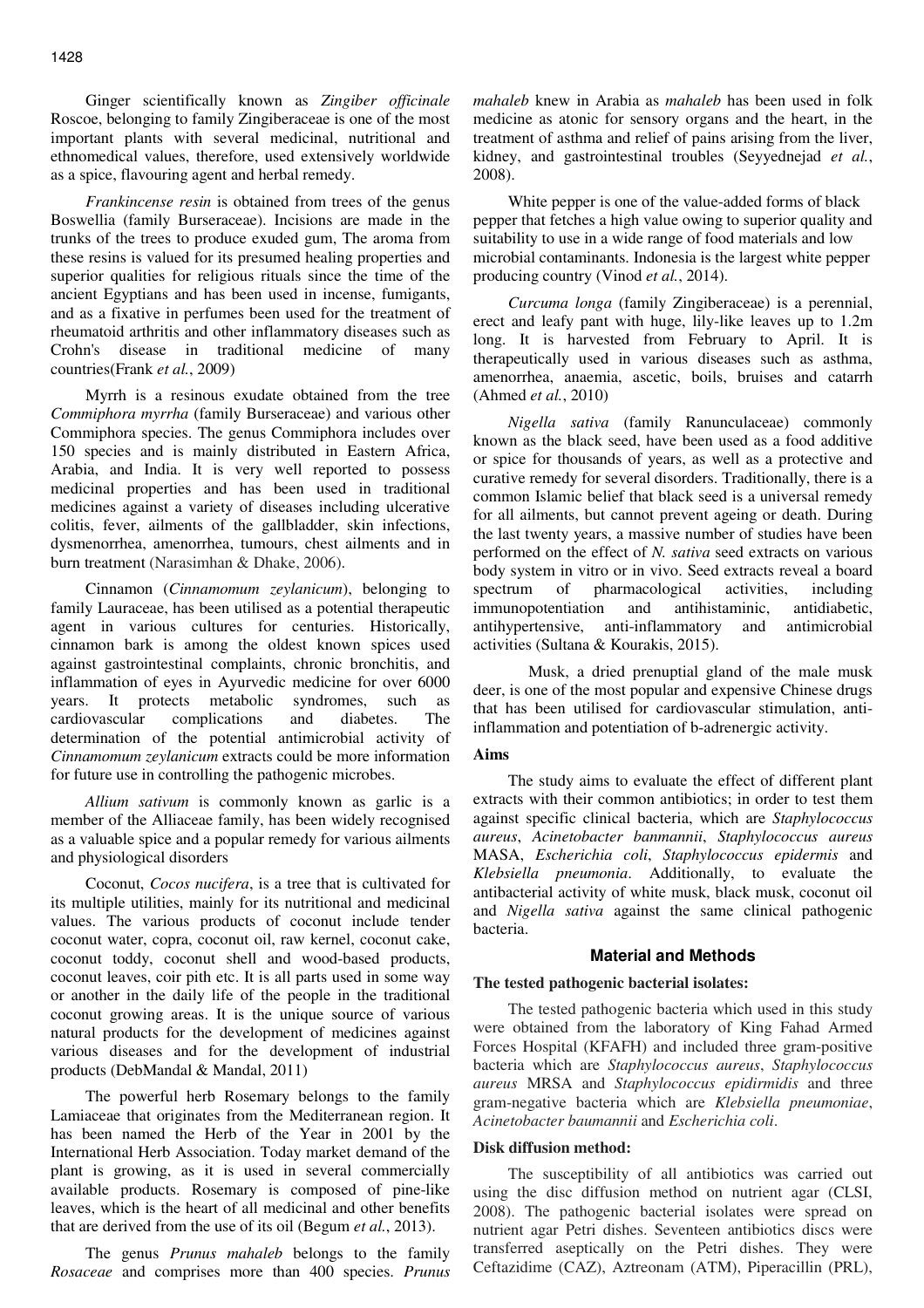Imipenem (IMI), Ciprofloxacin (CIP), Amikacin (AK), Ampicillin (AP), Augmentin (AUG), Gentamicin (GM), Cefoxitin (FOX), Cephalothin (KF), Cottimoxazole (ST), Fusidic acid (FC), Vancomycin (VA), Cefepime (CPM), Oxacillin (OX), Chloramphenicol (C). All Petri dishes were incubated at  $37^{\circ}$  C for 24 hours. Then inhibition zones were measured by mm in diameter.

### **Plant Samples:**

The tested plants against the selected pathogenic bacteria were gum of *Commiphora myrrha* and *Boswellia Carterii*, seeds of *Allium sativum*, *Prunus mahaleb* and *Piper nigrum*, roots of *Curcuma longa*, *Cinnamomum verum* and *Zingiber officinale* and leaves of *Piper nigrum*, *Rosmarinus officinalis* and *Frangula alnus*.

## **Essential oil samples:**

Four essential oils, which were tested, were *Nigella sativa*, *Cocos nucifera*, white musk and black musk.

#### **Plant Extractions:**

Ten grams of each Plant powder was added to 100 ml of distilled water to prepare aqueous extraction. Ethanol, methanol, petroleum ether and acetone were used as solvent extractions as well for each tested plant. All extractions were left for one day to dissolve completely. Then, all materials were filtered (Whatman no. 1 filter paper) and evaporated at 40C in airtight flasks.

#### **Well diffusion method:**

Antibacterial activities of all tested plant extracts and essential oils were tested using well diffusion method as described by Bauer, 1996. Nutrient agar culture Petri dishes were inoculated with the tested pathogenic bacteria. 5 mm holes were made on the agar surface by cork borer. The extracts were poured into these wells using a sterile syringe.

All Petri dishes were incubated at 37 °C for 24 h. Then inhibition zones were observed for each extract against each pathogenic bacterium.

**Results** 



**Fig. 1a :** Antibacterial activities of some antibiotics against some pathogenic gram-positive bacteria



**Fig. 1b:** Antibacterial activities of some antibiotics against some pathogenic gram-negative bacteria.

| <b>Plant</b>      | <b>Extracted Part</b> | Solvent  | Inhibition Zone (mm) of each solvent extract. |  |   |  |  |  |  |
|-------------------|-----------------------|----------|-----------------------------------------------|--|---|--|--|--|--|
| (Scientific Name) |                       | .`ontrol |                                               |  | M |  |  |  |  |

**Table 2a :** Antibacterial activities of some plant extracts against *Staphylococcus aureus* 

| л мин                  | <b>Extracted Part</b> | ovinci         |    |    | THINDINGH ZONG (HIII) OF GACH SOFTCHE CALLACH |    |    |
|------------------------|-----------------------|----------------|----|----|-----------------------------------------------|----|----|
| (Scientific Name)      |                       | <b>Control</b> | Aq | E  | М                                             | A  | PE |
| Commiphora myrrha      | Gum                   |                | 10 |    |                                               |    |    |
| Boswellia carterii     | Gum                   |                | 10 | Q  | 12                                            | Q  | 10 |
| Allium sativum         | Seeds                 |                | 27 | 15 | 10                                            |    | 20 |
| Prunus mahaleb         | Seeds                 |                |    |    | Q                                             | Q  |    |
| Piper nigrum           | Seeds                 |                |    | 12 | 20                                            | 12 | 13 |
| Curcuma longa          | Root                  |                |    | 15 | 13                                            | 14 |    |
| Rosmarinus officinalis | Leaves                |                |    | 14 | 17                                            | 10 |    |
| Frangula alnus         | Leaves                |                |    |    |                                               |    |    |
| Cinnamomum verum       | Roots                 |                |    | 19 | 0                                             | 0  | 20 |
| Zingiber officinale    | Roots                 |                |    | 10 | 12                                            | 13 |    |
| Cinnamomum camphora    | Leaves                |                | 12 |    | 14                                            | 33 | 30 |



**Fig. 2a :** Antibacterial activities of some plant extracts against *Staphylococcus aureus*.



Fig. 2b : Antibacterial activities of some plant extracts against *Staphylococcus epidirmidis*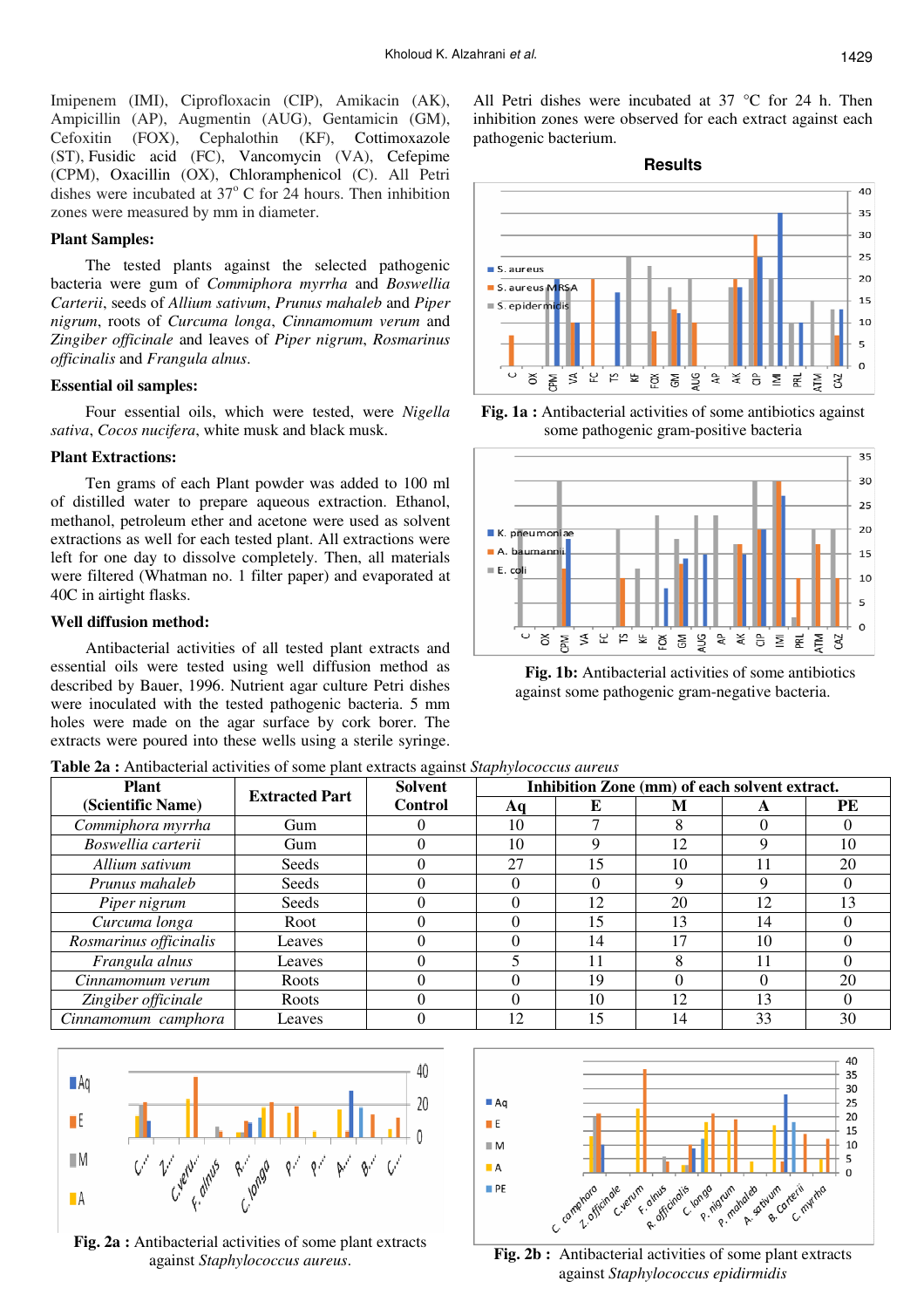## **Table 2b :** Antibacterial activities of some plant extracts against S*taphylococcus epidirmidis*

| <b>Plant</b>                         | <b>Extracted Part</b> | Solvent        |              |    |          | Inhibition Zone (mm) of each solvent extract. |           |
|--------------------------------------|-----------------------|----------------|--------------|----|----------|-----------------------------------------------|-----------|
| (Scientific Name)                    |                       | <b>Control</b> | Aq           | E  | M        | A                                             | <b>PE</b> |
| Commiphora myrrha                    | Gum                   |                | 0            | 12 |          |                                               |           |
| Boswellia carterii                   | Gum                   |                | Q            | 13 | 21       | 15                                            |           |
| Allium sativum                       | Seeds                 |                | 18           |    | $\theta$ | 15                                            |           |
| Prunus mahaleb                       | Seeds                 |                | 0            | 17 | 12       | 25                                            | 20        |
| Piper nigrum                         | Seeds                 |                | 3            |    | 0        | 19                                            | $_{0}$    |
| Curcuma longa                        | Root                  |                | 0            | 11 | 10       | 13                                            | 0         |
| $\overline{Ros}$ marinus officinalis | Leaves                |                | 0            | 18 |          | 10                                            | 12        |
| Frangula alnus                       | Leaves                |                | $\Omega$     | 19 | 23       | 15                                            | 13        |
| Cinnamomum verum                     | <b>Stem</b>           |                | $\mathbf{3}$ | κ  |          | 13                                            | 14        |
| Zingiber officinale                  | Roots                 |                | 14           |    | 0        | 14                                            |           |
| Cinnamomum camphora                  | Leaves                |                | 19           | 13 | 12       |                                               | 12        |

**Table 2c :**Antibacterial activities of some plant extracts against *Staphylococcus aureus MRSA*

| <b>Plant</b>                         | <b>Extracted Part</b> | <b>Solvent</b> |          |    |    | Inhibition Zone (mm) of each solvent extract. |    |
|--------------------------------------|-----------------------|----------------|----------|----|----|-----------------------------------------------|----|
| (Scientific Name)                    |                       | <b>Control</b> | Aq       | E  | M  | A                                             | PE |
| Commiphora myrrha                    | Gum                   |                | $\Omega$ | 11 | 0  |                                               | 22 |
| Boswellia Carterii                   | Gum                   |                | 9        | 12 | 11 | 16                                            | 19 |
| Allium sativum                       | Seeds                 |                | 21       | 24 | 12 |                                               | 13 |
| Prunus mahaleb                       | Seeds                 |                | $\theta$ |    | 0  | $\mathcal{F}$                                 | 0  |
| Piper nigrum                         | Seeds                 |                | $\Omega$ |    |    | 42                                            | 26 |
| Curcuma longa                        | Root                  |                | $\Omega$ | 19 | 24 | 22                                            | 43 |
| $\overline{Ros}$ marinus officinalis | Leaves                |                | 10       | 17 | 19 | 27                                            |    |
| Frangula alnus                       | Leaves                |                | 10       | 14 | 11 |                                               |    |
| Cinnamomum verum                     | Roots                 |                | 15       | 45 | 19 |                                               | 23 |
| Zingiber officinale                  | Roots                 |                | 16       | 12 | 15 | 14                                            | 20 |
| Cinnamomum camphora                  | Leaves                |                | 13       | 13 | 13 |                                               |    |



**Fig. 2c :** Antibacterial activities of some plant extracts against *MRSA*

**Table 3a :** Antibacterial activities of some plant extracts against *Acinetobacter baumannii*

| <b>Plant</b>           | <b>Extracted</b> | Solvent | Inhibition Zone (mm) of each solvent extract. |          |    |    |           |
|------------------------|------------------|---------|-----------------------------------------------|----------|----|----|-----------|
| (Scientific Name)      | Part             | control | Aa                                            | E        | М  | A  | <b>PE</b> |
| Commiphora myrrha      | Gum              |         |                                               |          | Q  | 9  |           |
| Boswellia carterii     | Gum              |         | Q                                             | 11       | 10 | 10 | 13        |
| Allium sativum         | Seeds            |         | 38                                            | 10       | 13 | 15 |           |
| Prunus mahaleb         | Seeds            |         |                                               |          |    | 0  |           |
| Piper nigrum           | Seeds            |         |                                               | $\theta$ |    | 0  |           |
| Curcuma longa          | Root             |         |                                               | 10       |    | 4  |           |
| Rosmarinus officinalis | Leaves           |         |                                               | 15       |    | 10 |           |
| Frangula alnus         | Leaves           |         |                                               | 12       |    |    |           |
| Cinnamomum verum       | Stem             |         |                                               | 27       |    | 0  |           |
| Zingiber officinale    | Roots            |         |                                               | $\Omega$ |    | 0  |           |
| Cinnamomum camphora    | Leaves           |         | 13                                            | 19       | 19 | 26 | 18        |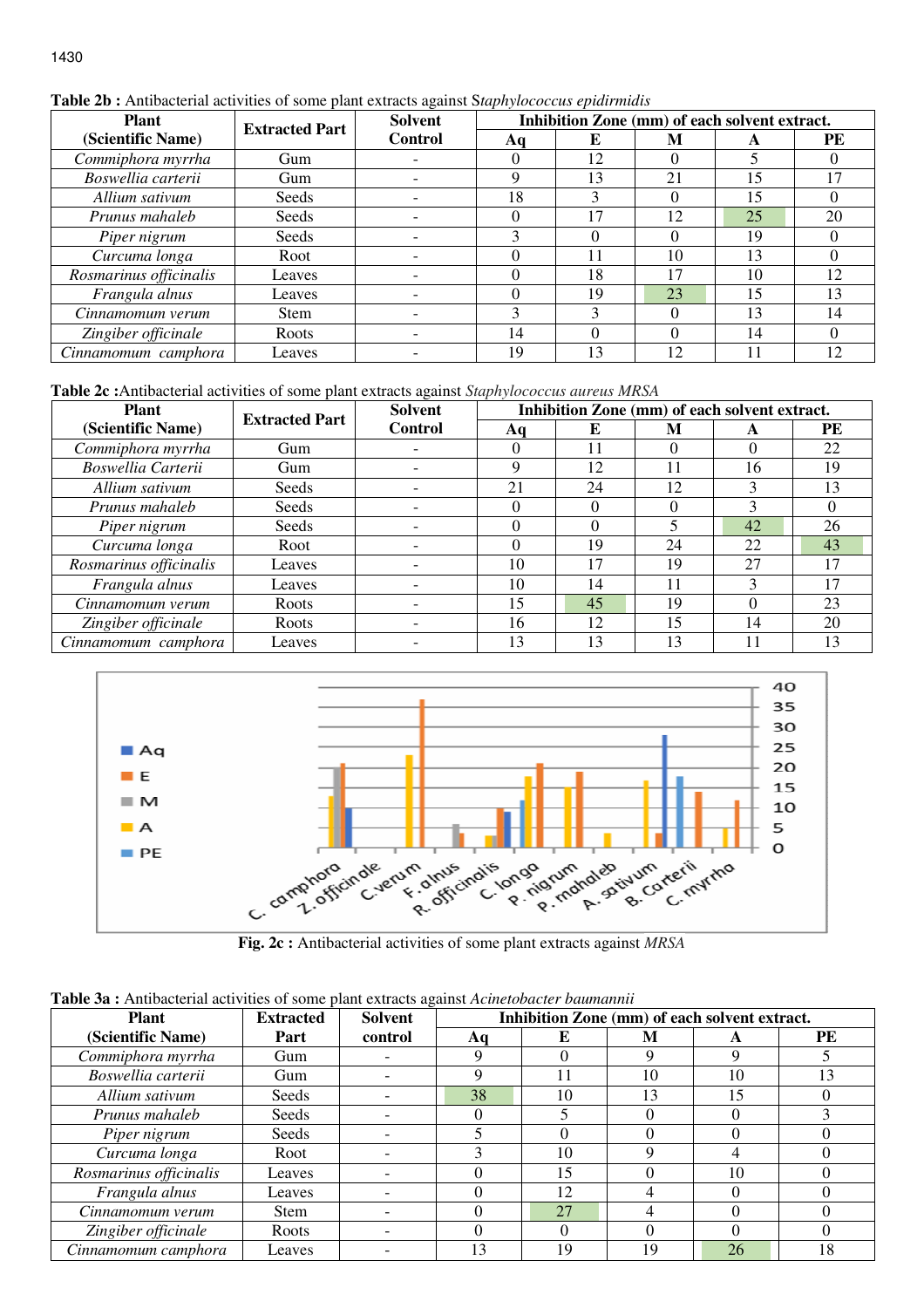

**Fig. 3a :** Antibacterial activities of some plant extracts against *Acinetobacter baumannii* **Table 3b :** Antibacterial activities of some plant extracts against *Klebsiella pneumonia*

| <b>Plant</b>           | <b>Extracted</b> | Inhibition Zone (mm) of each solvent extract.<br><b>Solvent</b> |    |    |    |    |               |
|------------------------|------------------|-----------------------------------------------------------------|----|----|----|----|---------------|
| (Scientific Name)      | Part             | control                                                         | Aa |    | M  | A  | PE            |
| Commiphora myrrha      | Gum              |                                                                 |    |    |    |    |               |
| Boswellia Carterii     | Gum              |                                                                 |    |    |    |    | $\mathcal{R}$ |
| Allium sativum         | Seeds            |                                                                 | 16 |    | 12 | 16 |               |
| Prunus mahaleb         | Seeds            |                                                                 |    |    |    |    |               |
| Piper nigrum           | Seeds            |                                                                 |    | 17 |    |    |               |
| Curcuma longa          | Root             |                                                                 |    |    |    |    |               |
| Rosmarinus officinalis | Leaves           |                                                                 |    |    |    |    |               |
| Frangula alnus         | Leaves           |                                                                 |    |    |    |    |               |
| Cinnamomum verum       | Roots            |                                                                 |    | 40 |    |    | 14            |
| Zingiber officinale    | Roots            |                                                                 |    | 10 |    |    |               |
| Cinnamomum camphora    | Leaves           |                                                                 |    | 10 |    | 10 |               |



**Fig. 3b :** Antibacterial activities of some plant extracts against *Klebsiella pneumonia*

| <b>Extracted</b> Colvent<br>Plant                                                                 | <b>Inhibition Zone (1</b> |
|---------------------------------------------------------------------------------------------------|---------------------------|
| <b>Table 3c :</b> Antibacterial activities of some plant extracts against <i>Escherichia coli</i> |                           |

| <b>Plant</b>           | <b>Extracted</b> | <b>Solvent</b> | Inhibition Zone (mm) of each solvent extract. |    |    |    |    |
|------------------------|------------------|----------------|-----------------------------------------------|----|----|----|----|
| (Scientific Name)      | Part             | control        | Aq                                            |    | M  |    | PE |
| Commiphora myrrha      | Gum              |                |                                               | 12 |    |    |    |
| Boswellia Carterii     | Gum              |                |                                               | 14 |    |    | 18 |
| Allium sativum         | Seeds            |                | 28                                            |    |    |    |    |
| Prunus mahaleb         | Seeds            |                |                                               |    |    |    |    |
| Piper nigrum           | Seeds            |                |                                               | 19 |    | 15 |    |
| Curcuma longa          | Root             |                |                                               | 21 |    | 18 | 12 |
| Rosmarinus officinalis | Leaves           |                |                                               | 10 |    |    |    |
| Frangula alnus         | Leaves           |                |                                               |    |    |    |    |
| Cinnamomum verum       | Stem             |                |                                               | 37 |    | 23 |    |
| Zingiber officinale    | Roots            |                |                                               |    |    |    |    |
| Cinnamomum camphora    | Leaves           |                | 10                                            | 21 | 20 |    |    |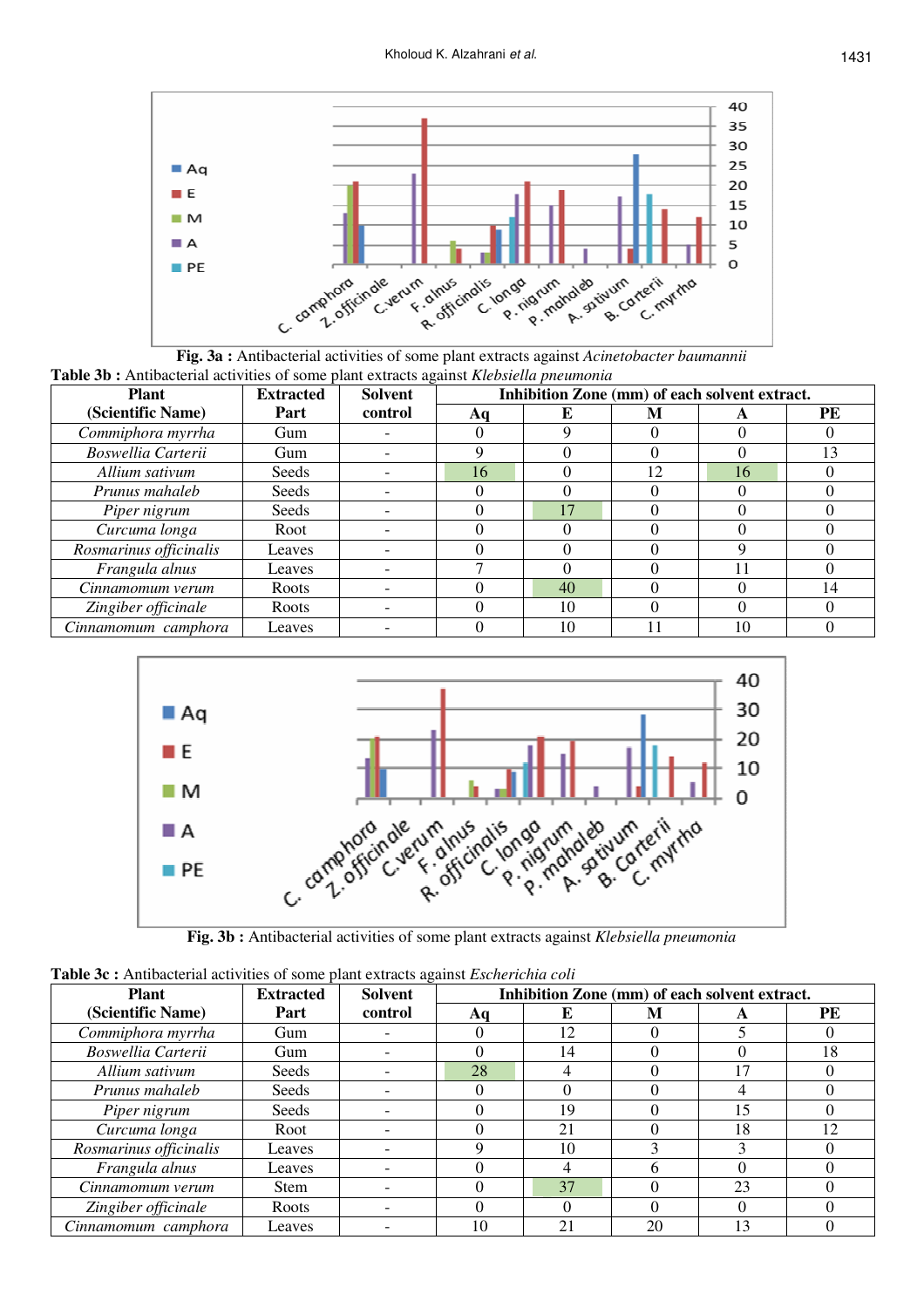

**Fig. 3c :** Antibacterial activities of some plant extracts against *Escherichia coli* 

**Table 4 :** Antibacterial activities of some Essential oils against some clinical pathogenic bacteria

|                   | <b>Bacterial Isolate</b> |                |                |                |
|-------------------|--------------------------|----------------|----------------|----------------|
| <b>Black musk</b> | <b>White Musk</b>        | Cocos nucifera | Nigella sativa |                |
|                   |                          |                |                | E. Coli        |
|                   | 10                       |                | 1 O            | <b>MRSA</b>    |
|                   |                          |                | ΙU             | S. aureus      |
|                   |                          |                |                | A. baumannii   |
|                   |                          |                |                | K. pneumonia   |
|                   |                          |                |                | S. epidirmidis |



**Fig. 4 :** Antibacterial activities of some Essential oils against some clinical pathogenic bacteria

Fig. (1a) shows the antibacterial activities of seventeen antibiotic drugs against three pathogenic gram-positive bacteria; which are *Staphylococcus aureus, Staphylococcus epidirmidis*, and *Staphylococcus aureus* MRSA. The pick sensitive of *Staphylococcus aureus* by IMI with of inhibition zone 35 mm. Then *Staphylococcus aureus* MRSA by CIP with 30 mm of inhibition zone while the highest inhibition zone for *Staphylococcus epidirmidis* had majored by KF with 25 mm.

The results indicated in figure (1b) shows the efficiency of seventeen antibiotic drugs against some gram-negative bacteria. IMI had the highest inhibition effect on the growth of *K. pneumoniae* and *A. baumannii*, whereas the best inhibition zone by 30 mm for *E. coli* was caused by three antibiotics which are IMI, CIP and CPM. Nevertheless, the antibiotic drugs FC, VA and OX did not affect the tested pathogenic bacteria.

 The analysis of aqueous, Methanol, Ethanol, Acetone, Petroleum Ether plant extracts had various effects against gram-positive bacteria, were screened for their antibacterial activity using the disc diffusion test. Then, the results which presented in Table (2a) and Fig. (2a) showed a significant level of inhibition against *S. aureus* by petroleum ether extract of *C. camphora* and aqueous extract of *A. sativum* with inhibition zones 30 and 27 mm respectively.

 However, the aqueous extracts of all tested extracts of plants had no or weak inhibition impact on the growth of *Staphylococcus epidirmidis* except *Allium sativum*, *Cinnamomum camphora* and *Zingiber officinale* with inhibition zones 18, 14 and 19 respectively which illustrated in table (2b) and Fig. (2b)*.* The elevated inhibition zone was caused by acetone extract of *Prunus mahale* with 25 mm. Methanol Extract of *Frangula alnus* had a close effect with 23 mm.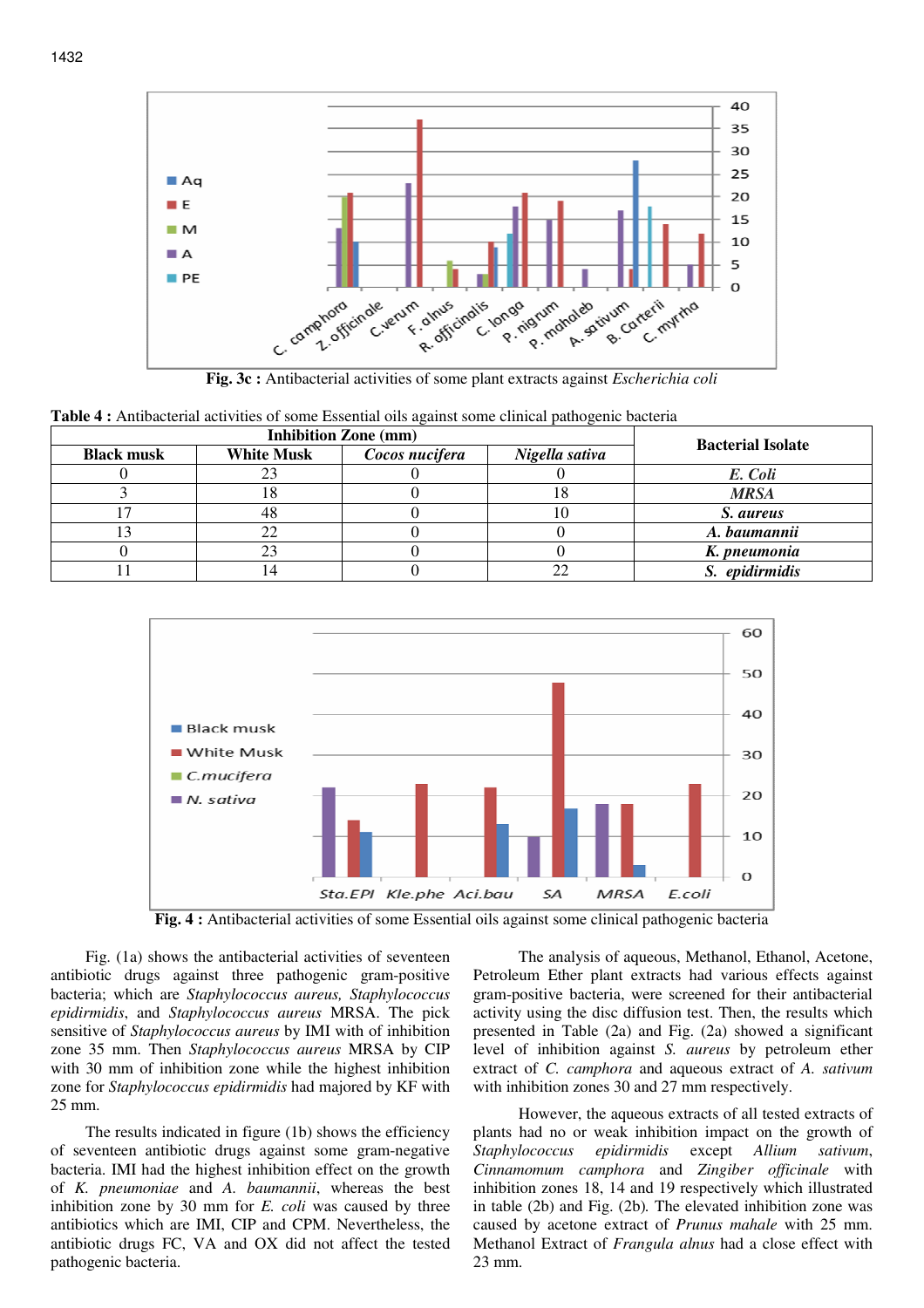Table (2c) and Fig. (2c) indicates the antibacterial activities of the plant extracts against methicillin-resistant *Staphylococcus aureus* MRSA. Ethanol extract of *Cinnamomum verum*, petroleum ether extract of *Curcuma longa* and Acetone extract of *Piper nigrum* had summit impact against MRSA with inhibition zones 45, 43 and 42 mm respectively. On the other hand, all the extracts of *Cinnamomum camphora*, *Frangula Alnus* and *Prunus mahaleb* had weak activities against MRSA with inhibition zones between 0 and 17 mm.

*Acinetobacter baumannii* is known as a multidrugresistant (MDR) strain. That fact indicates in table (3a) and fig. (3a) due to the remarkable resistance of *A. baumannii* against numerous plant extracts. *Zingiber officinale* had no activity by all its extracts against *A. baumannii.* Moreover, *Piper nigrum, Prunus mahaleb, Commiphora myrrha, Curcuma longa, Frangula Alnus* and *Boswellia carterii* had relatively low antibacterial activities against *A. baumannii*  with inhibition zones between 0 and 12 mm. Nevertheless, the maximum inhibition was observed by aqueous extract of *Allium sativum* with inhibition zone 38 mm. Ten gradually the inhibition zone decreased to 27 and 26 mm with ethanol extract of *Cinnamomum verum* and acetone extract of *Cinnamomum camphora* respectively.

Furthermore, the demonstrated results in table (3b) and fig. (3b) show that *Klebsiella pneumonia* is high resistant bacteria towards some tested plant extracts. The peak inhibition zone was 40 mm caused by ethanol extract of *Cinnamomum verum*. Unfortunately, the inhibition zone rapidly decreased to 17 mm by ethanol extract of *Piper nigrum.* Then followed by 16 mm by aqueous extract and acetone extract of *Allium sativum*. Also, *Commiphora myrrha, Prunus mahaleb, Curcuma longa, Rosmarinus officinalis* and *Zingiber officinale* had no or weak antibacterial activities against *K. pneumonia*.

Results of the inhibition zone values against *Escherichia coli* exhibited in table (3c) and fig. (3c). Even though the ethanol extract of *Cinnamomum verum* had the highest antibacterial activity by 37 mm and the inhibition zone declined to 28 mm by using aqueous extract of *Allium sativum*, but some other tested plant extracts had shown no activity against *E. coli* such as *Zingiber officinale* or low antibacterial activities, which had been posted by *Frangula Alnus, Rosmarinus officinalis, Prunus mahaleb* and *Commiphora myrrha* with inhibition zones between 0 and 12 mm.

Finally, Table (4) and Fig. 4 reveal the wide range of antibacterial activity of the essential oil of white musk comparing to other tested essential oils that were used in that experiment. The essential oil of *Cocos nucifera* had entirely no antibacterial activities against all the tested pathogenic bacteria, While the essential oil of black musk had low inhibition activities with inhibition zones between o and 17 mm. Even though the essential oil of *Nigella sativa* had no antibacterial activities against *E. coli*, *A. baumannii* and *K. pneumonia*, but it had suitable inhibition activities against both of MRSA and *S. epidirmidis* by 18 and 25 mm, respectively.

#### **Discussion**

The bacterial activity of the plant solvent extracts showed a variety of antibacterial activities of controlling the

inhibition. Medicinal plants could be a novel approach; since most of them are safe with a slight side effect, cost less and affect a wide range of antibiotic-resistant microorganisms. Another study has reported that gram-positive bacteria was found to be more susceptible than gram-negative bacteria. In this study, the results of gram-positive bacteria, White Musk pick inhibition effect against *S. aureus* (48mm). These results were occurred based on the chemical components of the white musk; since musk consists of musk xylene, musk ambrette and musk ketone.

On the other hand, the *C. verum* showed the most potent antibacterial activity in vitro against MRSA (45mm) in diameter, and the inhibition effect of *S. epidirmidis* appeared clearly with *N. sativa*, similar to (Abu-Al-Basal & Yasseen, 2009)with (25mm) inhibition zone.

However, in gram-negative bacteria *K. pneumonia* the widest range of inhibition zone was with (40 mm) of *C. verum* extract that was similar to the study in (Al-Mariri & Safi, 2014) and in E. coli the biggest inhibition zone (37 mm) with ethanol extract of *C. verum* that was similar to the study in (Park & Kwak, 2017). *A. sativum* can be used as an anti – Acinetobacter; because it had shown the maximum inhibition by 38 mm in diameter (Choobineh *et al.*, 2007).

## **Recommendation**

 This study showed a high level of inhibition activities of some plant extracts', which are *Allium sativum, Piper nigrum, Curcuma longa, Cinnamomum verum, Zingiber officinale* and *Cinnamomum camphora.* Likewise, the essential oil of white musk had shown high antibacterial activities against the tested pathogenic bacteria.

Therefore, further studies should be performed on the tested plants against other pathogenic bacteria; since it could have other antibacterial activities against other pathogenic bacteria.

#### **References**

- Abu-Al-Basal, M.A. and Yasseen, B.T. (2009). Changes in growth variables and potassium content in leaves of Black Barley in response to NaCl. Brazilian Journal of Plant Physiology, 21(4): 261–269.
- Ahmed, T.; Ferdous, A.; Biswas, S.K. and Sci, S.J.P. (2010). Stamford Journal of Pharmaceutical Sciences Assessment of Dissolution Profile of Aceclofenac Tablets Available in Bangladesh. 1–3.
- Al-Mariri, A. and Safi, M. (2014). *In vitro* antibacterial activity of several plant extracts and oils against some gram-negative bacteria. Iranian Journal of Medical Sciences, 39(1): 36–43.
- Anand, T.D.; Pothiraj, C.; Gopinath, R.M.; Kayalvizhi, B. and College, V.H. N.S.N. (2008). Effect of oil-pulling on dental caries causing bacteria. African Journal of Microbiology Research, 2(3): 63–66.
- Begum, A.; Sandhya, S.; Ali, S.S.; Vinod, K.R.; Reddy, S. and Banji, D. (2013). An in-depth review on the medicinal flora *Rosmarinus officinalis* (lamiaceae). Acta Scientiarum Polonorum, Technologia Alimentaria, 12(1): 61–73.
- Centers for Disease Control and Prevention (CDC). (2016). Library of Congress Catalog Number 76 – 641496 For sale by Superintendent of Documents U. S. Government Printing Office, Washington , DC 20402.
- Choobineh, A.; Hosseini, M.; Lahmi, M.; Khani Jazani, R.